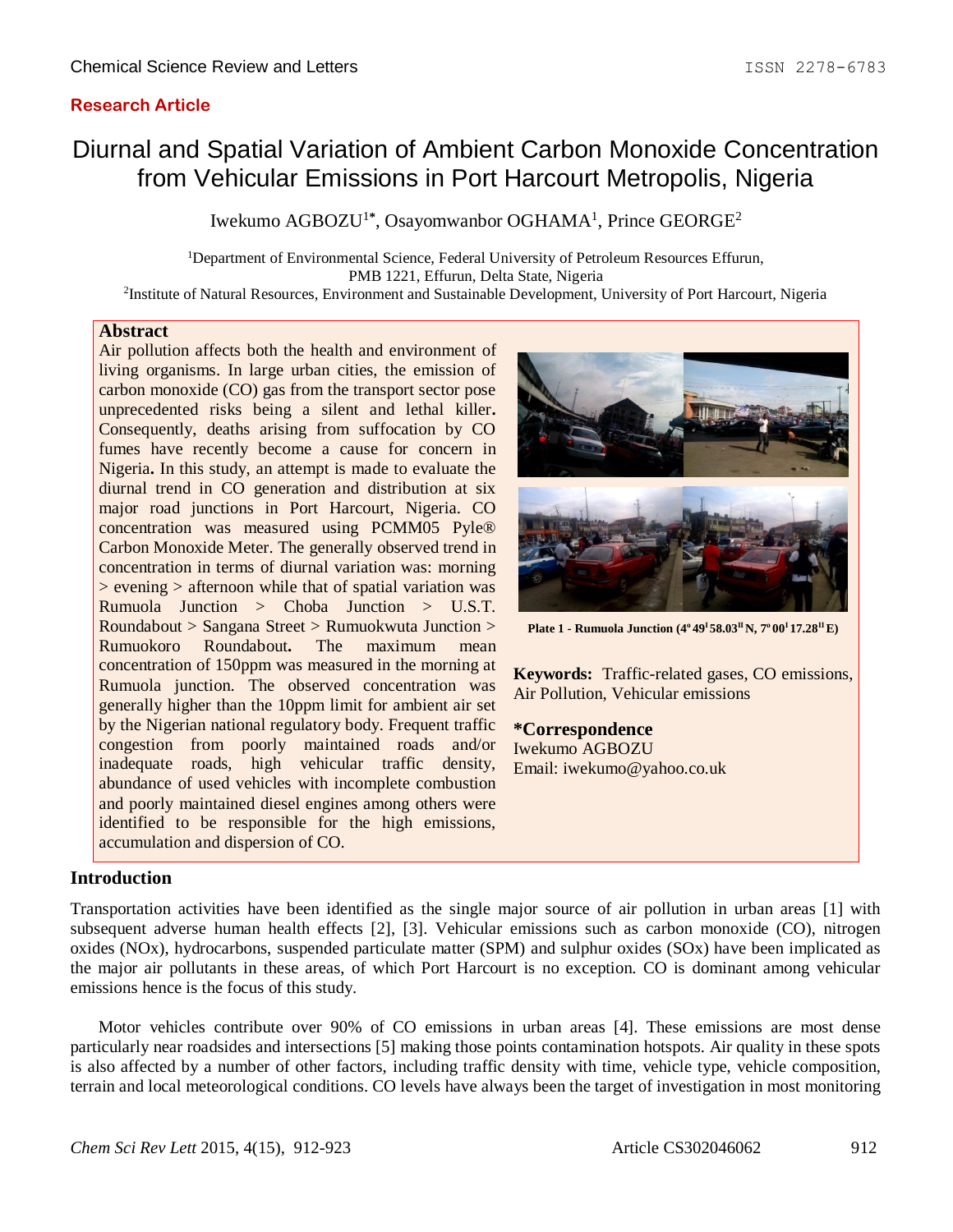#### Chemical Science Review and Letters **ISSN 2278-6783** 1SSN 2278-6783

and modelling studies on vehicular pollution near roadways and major intersections in many cities [6]; [7]; [2]; [8]; [9]; [10]. CO levels, as well as other traffic-related gases, have also received a great deal of interest due to their inherent toxicities and possible heterogeneous reactions with other components in the atmosphere [11]; [6]; [12]; [13].

According to Davis and Cornwell [14], CO is a colourless, odourless, tasteless and non-irritating gas that can be lethal to human beings within minutes at high concentrations exceeding 12,800 parts per million (ppm). In urban environments and especially in those areas where population and traffic density are relatively high, human exposure to the gas is expected to be significantly increased. CO results from incomplete fossil fuel combustion that characterizes mobile as opposed to stationary pollution sources and therefore it can be used as a marker for the contribution of traffic to air pollution [8]. The major source of CO in the atmosphere is largely due to anthropogenic influence. It exists in the environment in gaseous form and can be present in both outdoor and indoor environments. It is found in combustion fumes, such as those produced by cars and trucks, gasoline engines, camp stoves, lanterns, burning charcoal and wood, gas ranges, heating systems, generators, and poorly vented chimneys. It is produced by home appliances, such as gas or oil furnaces, gas refrigerators, gas clothes dryers, gas ranges, gas water heaters or space heaters, fireplaces, charcoal grills, and wood burning stoves. Fumes from automobiles and gas-powered lawn mowers may also contain CO and can enter a home through walls or doorways if an engine is left running in an attached garage. Also, it can intentionally enter the human body by way of cigarette smoke.

CO is regarded as one of the six criteria pollutants. Breathing it can poison people and animals. Under normal circumstances, oxygen is transported in the body after binding with haemoglobin to form oxyhaemoglobin (OHb). However, when CO is present in the blood, it will bind much more readily with haemoglobin by a factor of about 200:1, forming carboxyhaemoglobin (COHb) instead of oxyhaemoglobin (OHb). The formation of COHb reduces the blood's oxygen-carrying capacity, impairing tissue perfusion [15]; [16]; [17]; [18] as well as causing heart difficulties in people with chronic diseases, reduced lung capacity and impaired mental abilities. This situation is described as *CO poisoning.* All people and animals are at risk for CO poisoning. In addition, chronic exposure to relatively low levels of CO may cause persistent headaches, light headedness, depression, confusion, memory loss, nausea and vomiting [19]. It is unknown whether low-level chronic exposure may cause permanent neurological damage [20]. Typically, upon removal from exposure to CO, symptoms usually resolve themselves, unless there has been an episode of severe acute poisoning [19]. Chronic CO exposure might increase the risk of developing atherosclerosis [21]; [22]. Longterm exposures to CO present the greatest risk to persons with coronary heart disease and in females who are pregnant [23]. A study reported by Goldstein [24], shows that approximately 30% of people with severe CO poisoning will have a fatal effect. Exposures at 100 ppm or greater can be dangerous to human health [25]. It is known to be the most common cause of fatal poisoning in Britain today. It causes the accidental deaths of up to 500 people each year in the United States and a much larger number of sub-lethal poisonings [26]. CO also contributes to the formation of  $CO<sub>2</sub>$ and Ozone; green house gases that warm the atmosphere as reported by Our Nation's Air of US [27]

This study was carried out in Port Harcourt City, southern Nigeria. The City is the industrial nerve centre of Nigeria and host to a large number of multinational firms as well as other industrial concerns, particularly business related to the petroleum industry. Port Harcourt has an estimated population of 5.4 million people consisting of the Urban Area with an estimated population of 2.7 million people and the greater/rural area which has an estimated population of 3.7 million people [28]. Port Harcourt City is highly congested and populated as it is the only major City in Rivers State and it is also characterized by high commercial activities. Increasing automobiles traffic in the City, incessant use of generators, industrialization and use of agricultural land for building constructions have defaced the aesthetic beauty of the environment. Traffic volume is high in the town year round, because it is a highly populated and industrialized City. Emissions from heavily loaded transportation vehicles, poorly maintained diesel engines, local commuter buses running between city and suburbs, motor vehicles, generators, industrial enterprises situated within the city and thermal power station are largely responsible for the air pollution problems in Port Harcourt. This study, designed to acquire baseline CO data in a populated City, would ultimately assist in providing objective inputs for air quality management, traffic, and land-use planning and informing the public about air quality and the danger inherent in its deterioration.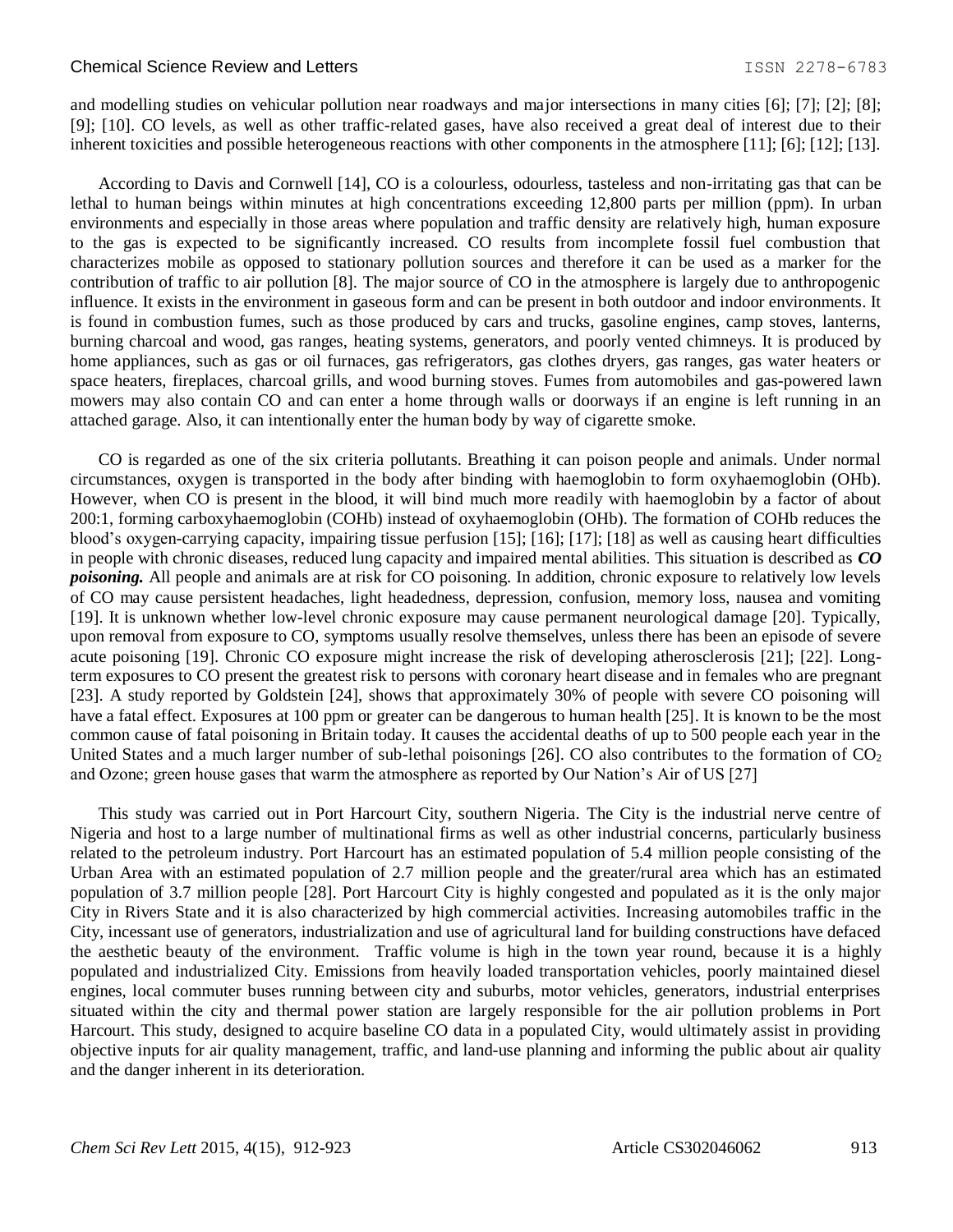# **Experimental**

## *Materials and Reagents*

This study was carried out in Port Harcourt, the capital City of Rivers State, Nigeria. The geographical coordinates of Port Harcourt are (Latitude 4.78°N, Longitude 7.01°E and Elevation 468m). It lies along the Bonny River (an eastern distributary of the Niger), 41 miles (66 km) upstream from the Gulf of Guinea.



**Figure 1** Map of Port Harcourt Showing Sampling Locations

## **Sample Locations**

In order to acquire a comprehensive baseline distribution of this pollutant in the City, six sampling sites were carefully selected to represent all the quarters of the City with high levels of air pollution and a control station. The sites were created at contamination hotspots (roadside verges, junctions, roundabouts, and motor parks). Also, traffic census was conducted at each sample location during the two months campaign.

| S.  | <b>Sample Location</b> | Northing $(N)$            | Easting $(E)$             | <b>Site Description/Traffic Volume</b>    |
|-----|------------------------|---------------------------|---------------------------|-------------------------------------------|
| No. |                        |                           |                           |                                           |
| Ι.  | Choba Junction         | N 4°53' 55.39"            | $E 6^{\circ} 54' 24.19''$ | A major junction connecting University of |
|     |                        |                           |                           | Port Harcourt, East West Road and Choba   |
|     |                        |                           |                           | Road                                      |
| 2.  | Rumuokoro              | $N 4^{\circ} 52' 01.38''$ | $E 6^{\circ} 59' 52.06''$ | A roundabout that links the East West     |
|     | Roundabout             |                           |                           | Road, Rumuagholu village, Rumuodomaya     |
|     |                        |                           |                           | village, Ikwerre Road and the Airport     |
|     |                        |                           |                           | Road. It is also a major junction with a  |
|     |                        |                           |                           | regular congestion of people, hawkers and |

| Table 1 Sample location, description and traffic volume |
|---------------------------------------------------------|
|---------------------------------------------------------|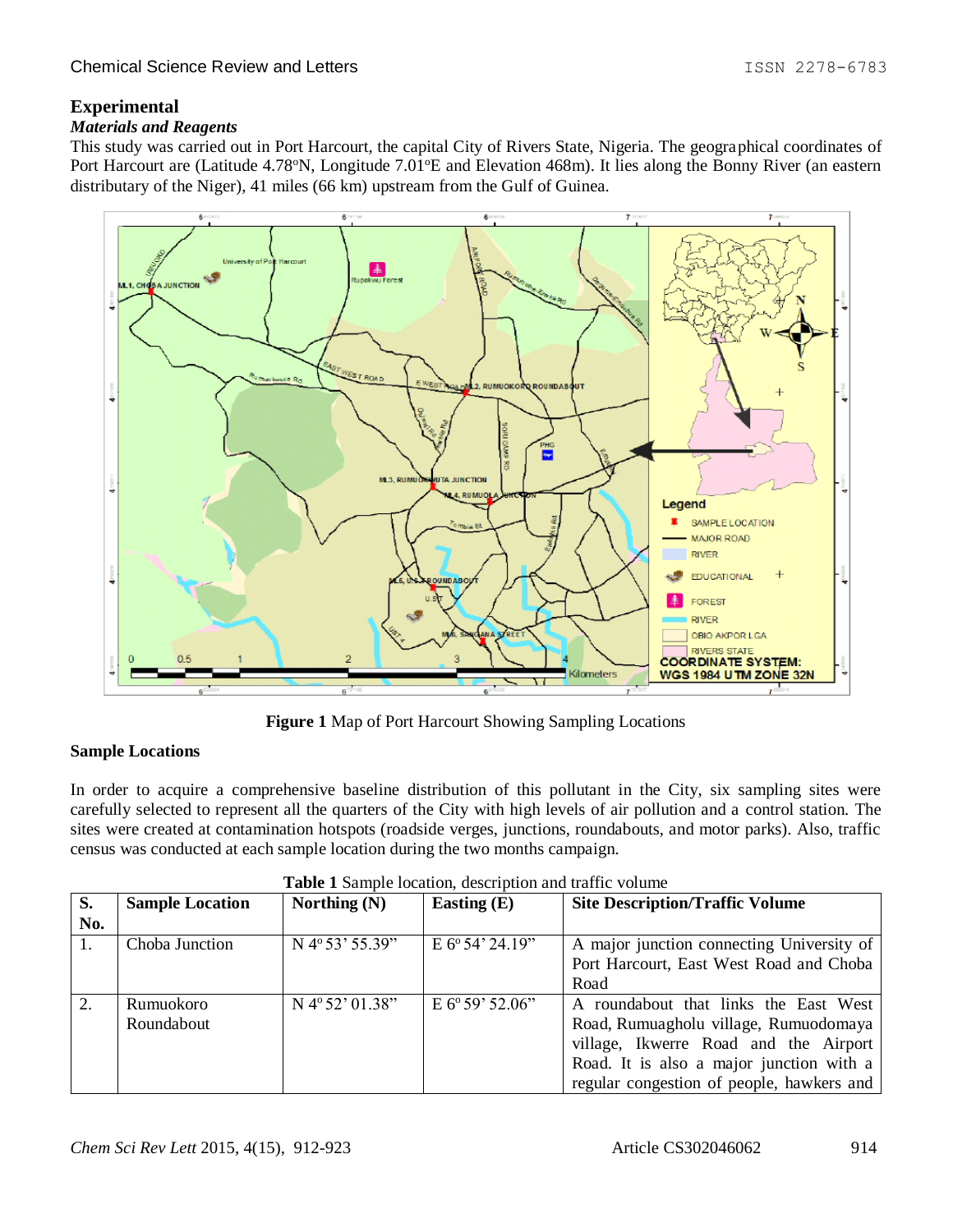|                  |                                 |                        |                 | transporters                                                                                                                                                                                                                                                                                                                                                                                                                            |
|------------------|---------------------------------|------------------------|-----------------|-----------------------------------------------------------------------------------------------------------------------------------------------------------------------------------------------------------------------------------------------------------------------------------------------------------------------------------------------------------------------------------------------------------------------------------------|
| 3.               | Rumuokwuta<br>Junction          | N 4°50' 15.00"         | E 6° 59' 18.05" | This junction connects Mgbuoba/NTA road<br>and Ikwerre road. There is a market with<br>petty trading and numerous shops around<br>the Rumuokwuta Junction.                                                                                                                                                                                                                                                                              |
| $\overline{4}$ . | Rumuola Junction                | N 4°49'58.03"          | E 7°00' 17.28"  | This junction connects the Rumuola Road,<br>Aba Road and Stadium Road. This junction<br>is always associated with high traffic<br>congestion even with the construction of<br>flyover.                                                                                                                                                                                                                                                  |
| 5.               | U.S.T roundabout                | N 4°48' 21.10"         | E 6° 59'18.39"  | This is a roundabout linking Mile 3 on<br>Ikwerre Road and University of Science<br>and Technology Main Gate. There is the<br>Mile 3 Motor Park and Mile 3 Market<br>around this roundabout.                                                                                                                                                                                                                                            |
| 6.               | Sangana Street                  | N 4°47' 20.46"         | E 7° 00'10.59"  | This is a street in Mile 1 Diobu around the<br>Mile 1 Park. Sangana Street has been<br>turned from a residential to a very busy<br>commercial area. The street is known for<br>major commercial activities that people<br>come from various parts of Port Harcourt<br>City to buy and sell.                                                                                                                                             |
| 7.               | Old G.R.A - Control<br>Location | N $4^{\circ}46'53.00"$ | E 7°00'42.00"   | This area is a Government Reserved Area<br>(G.R.A.) where the Government House is<br>located in Port Harcourt. It is the residence<br>of top government officials and some of the<br>richest people in the city. It is serene, quiet<br>and void of high volume traffic all day<br>long; characterized with less commercial<br>activities as well as less CO-inducing<br>activities, hence its choice as a control<br>sampling location |



**Plate 2** Sangana Street (4<sup>o</sup> 47<sup>I</sup> 20.46<sup>II</sup> N, 7<sup>o</sup> 00<sup>I</sup> 10.59<sup>II</sup> E)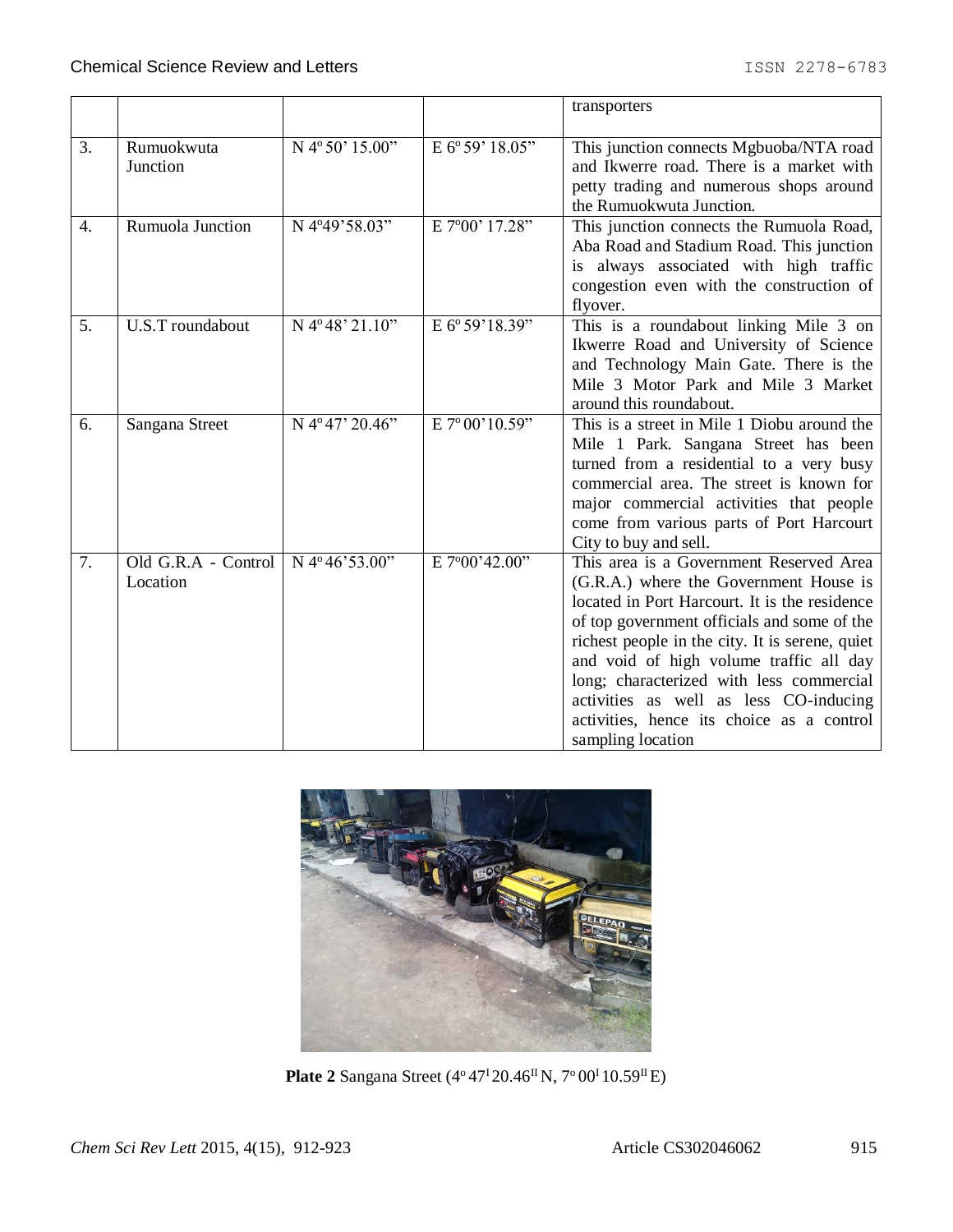# **Description of Sampling and Measuring Techniques**

Continuous CO measurements were carried out for a period of 30 minutes at an interval of 5 minutes (6 monitoring times) 3 times daily (morning, afternoon and evening) twice a week for a total of 8-weeks sampling period in the months of August and September 2014 at the six selected sampling locations and control location.

PCMM05 Pyle® Carbon Monoxide Meter was used for measuring CO concentration in the study area.

The PCMM05 Pyle® Carbon Monoxide Meter detects the presence of CO and measures concentrations between 1- 1000 parts per million (PPM). The Meter indicates the presence of CO in two ways: by a reading on the LCD in PPM and by a beeper tone.

The Microsoft Office Excel 2010 and SPSS 20.0 were used in the compilation and analysis of the CO data collected while CO distribution in the City is presented in GIS based map. To test for significant differences in the levels of CO obtained for different periods at each location, the one-way ANOVA was used.

## **Results and Discussion**

## **Results**

The results showing the mean concentrations of CO and the single factor ANOVA for the two months campaign are presented in **Tables 2-8**. A bar chart of the mean CO concentration for all the sampling locations (plus control location) and a GIS based-map of Port Harcourt showing spatial distribution of CO are presented in **Fig. 2 and 3** respectively.

|                  |    |         |         |       |           |       | 95%               | Confidence |              | <b>FMENV</b> |
|------------------|----|---------|---------|-------|-----------|-------|-------------------|------------|--------------|--------------|
|                  |    |         |         |       |           |       | Interval for Mean |            |              | Limit        |
|                  |    |         |         |       |           |       |                   |            |              | (ppm)        |
|                  |    |         |         |       |           |       | Lower             | Upper      |              |              |
|                  |    | Minimum | Maximum | Mean  | Std.      | Std.  | <b>Bound</b>      | Bound      |              |              |
| Period of day    | N  | (ppm)   | (ppm)   | (ppm) | Deviation | Error |                   |            | Significance |              |
| <b>MORNING</b>   | 16 | 121.0   | 143.0   | 132.8 | 7.9       | 2.8   | 126.1             | 139.4      | 0.664        | 10.00        |
| <b>AFTERNOON</b> | 16 | 85.8    | 114.0   | 99.9  | 11.3      | 4.0   | 90.5              | 109.3      |              |              |
| <b>EVENING</b>   | 16 | 99.4    | 141.0   | 119.0 | 12.2      | 4.3   | 108.8             | 129.1      |              |              |
| Total            | 48 | 85.8    | 143.0   | 117.2 | 17.1      | 3.5   | 110.0             | 124.4      |              |              |

**Table 2** Mean CO concentration (ppm) measured at CHOBA JUNCTION and its significance

**Table 3** Mean CO concentration (ppm) measured at RUMUOKORO JUNCTION and its significance

|                  |                 |         |         |       |           |       | 95%<br>Confidence<br>Interval for Mean |       |              | <b>FMENV</b><br>Limit |
|------------------|-----------------|---------|---------|-------|-----------|-------|----------------------------------------|-------|--------------|-----------------------|
|                  |                 |         |         |       |           |       | Lower                                  | Upper |              | (ppm)                 |
|                  |                 | Minimum | Maximum | Mean  | Std.      | Std.  | Bound                                  | Bound |              |                       |
| Period of day    | N               | (ppm)   | (ppm)   | (ppm) | Deviation | Error |                                        |       | Significance |                       |
| <b>MORNING</b>   | 16 <sup>7</sup> | 87.0    | 113.0   | 99.8  | 10.5      | 3.7   | 91.0                                   | 108.6 | 0.942        | 10.00                 |
| <b>AFTERNOON</b> | l6              | 43.1    | 71.1    | 58.0  | 8.8       | 3.1   | 50.6                                   | 65.4  |              |                       |
| <b>EVENING</b>   | 16 <sup>7</sup> | 81.5    | 115.0   | 96.3  | 10.8      | 3.8   | 87.3                                   | 105.4 |              |                       |
| Total            | 48              | 43.1    | 115.0   | 84.7  | 21.6      | 4.4   | 75.6                                   | 93.8  |              |                       |

#### **Table 4** Mean CO concentration (ppm) measured at RUMUOKWUTA JUNCTION and its significance

|                  |                 |         | $\mathbf{1}$ |       | ັ         |       |                   |              |              |              |
|------------------|-----------------|---------|--------------|-------|-----------|-------|-------------------|--------------|--------------|--------------|
|                  |                 |         |              |       |           |       | 95%               | Confidence   |              | <b>FMENV</b> |
|                  |                 |         |              |       |           |       | Interval for Mean |              |              | Limit        |
|                  |                 |         |              |       |           |       | Lower             | Upper        |              | (ppm)        |
|                  |                 | Minimum | Maximum      | Mean  | Std.      | Std.  | <b>Bound</b>      | <b>Bound</b> |              |              |
| Period of day    | N               | (ppm)   | (ppm)        | (ppm) | Deviation | Error |                   |              | Significance |              |
| <b>MORNING</b>   | 16 <sup>7</sup> | 71.8    | 94.0         | 87.0  | 7.3       | 2.6   | 80.8              | 93.1         | 0.998        | 10.00        |
| <b>AFTERNOON</b> | 16              | 61.0    | 84.2         | 73.9  | 8.4       | 3.0   | 66.8              | 80.9         |              |              |
| <b>EVENING</b>   | 16              | 91.8    | 18.0         | 102.3 | 9.7       | 3.4   | 94.2              | 10.4         |              |              |
| Total            | 48              | 61.0    | 18.0         | 87.7  | 14.4      | 2.9   | 81.6              | 93.8         |              |              |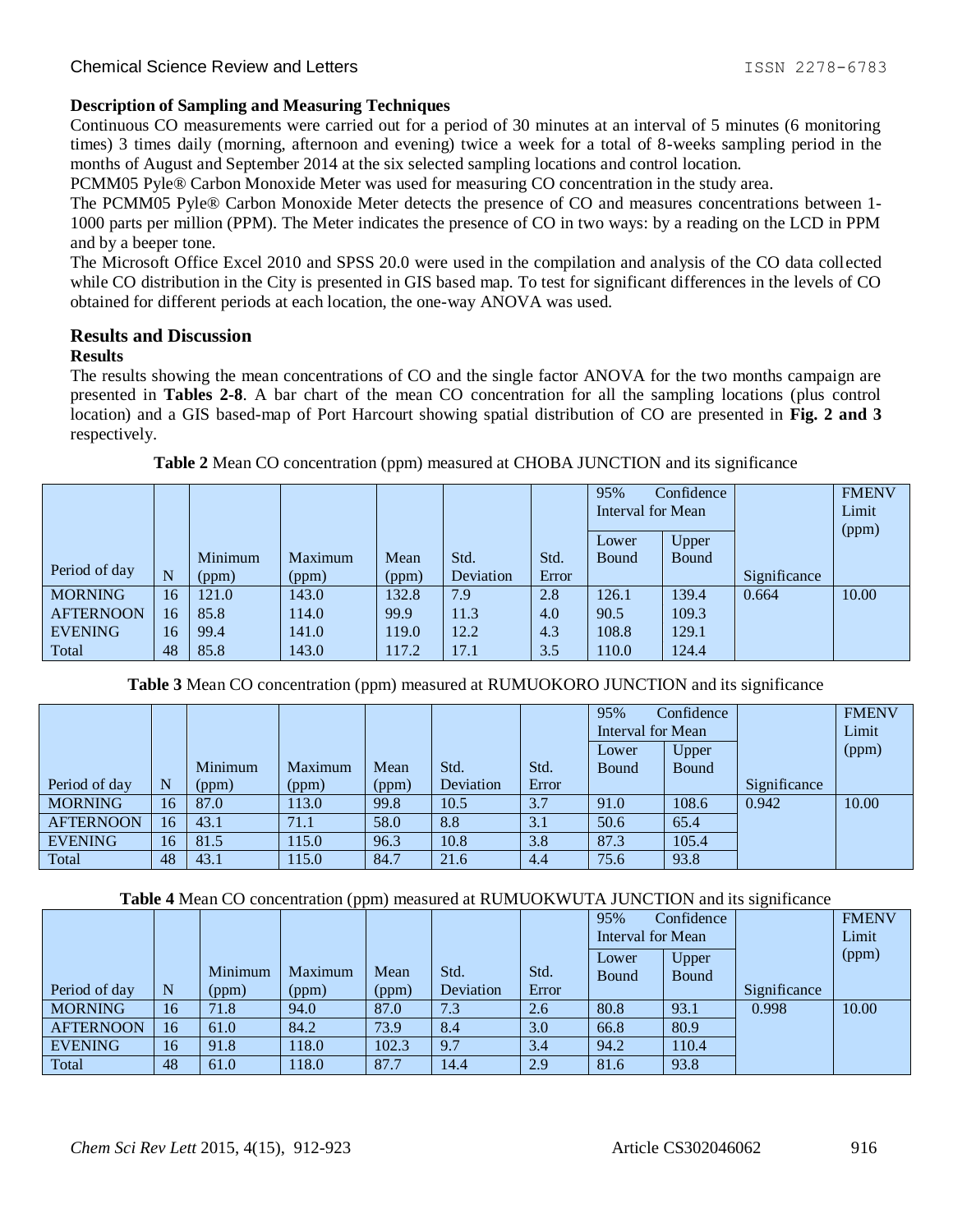| Tuble & Mean CO concentration (ppm) measured at NorthCollits of (CTION) and no significance |                 |         |         |       |           |       |                   |              |              |              |  |  |  |
|---------------------------------------------------------------------------------------------|-----------------|---------|---------|-------|-----------|-------|-------------------|--------------|--------------|--------------|--|--|--|
|                                                                                             |                 |         |         |       |           |       | 95%               | Confidence   |              | <b>FMENV</b> |  |  |  |
|                                                                                             |                 |         |         |       |           |       | Interval for Mean |              |              | Limit        |  |  |  |
|                                                                                             |                 |         |         |       |           |       | Lower             | Upper        |              | (ppm)        |  |  |  |
|                                                                                             |                 | Minimum | Maximum | Mean  | Std.      | Std.  | Bound             | <b>Bound</b> |              |              |  |  |  |
| Period of day                                                                               | N               | (ppm)   | (ppm)   | (ppm) | Deviation | Error |                   |              | Significance |              |  |  |  |
| <b>MORNING</b>                                                                              | 16              | 135.0   | 164.8   | 150.0 | 9.7       | 3.4   | 141.9             | 158.1        | 0.685        | 10.00        |  |  |  |
| <b>AFTERNOON</b>                                                                            | 16              | 91.8    | 102.6   | 95.9  | 3.3       | 1.2   | 93.1              | 98.7         |              |              |  |  |  |
| <b>EVENING</b>                                                                              | 16 <sup>1</sup> | 105.0   | 126.7   | 115.7 | 7.1       | 2.5   | 109.8             | 121.6        |              |              |  |  |  |
| Total                                                                                       | 48              | 91.8    | 164.8   | 120.6 | 23.9      | 4.9   | 110.5             | 130.6        |              |              |  |  |  |

## **Table 5** Mean CO concentration (ppm) measured at RUMUOLA JUNCTION and its significance

#### **Table 6** Mean CO concentration (ppm) measured at U.S.T ROUNDABOUT and its significance

|                  |    |         |         | .     |           |       | 95%               | Confidence   |              | <b>FMENV</b> |
|------------------|----|---------|---------|-------|-----------|-------|-------------------|--------------|--------------|--------------|
|                  |    |         |         |       |           |       | Interval for Mean |              |              | Limit        |
|                  |    |         |         |       |           |       | Lower             | Upper        |              | (ppm)        |
|                  |    | Minimum | Maximum | Mean  | Std.      | Std.  | <b>Bound</b>      | <b>Bound</b> |              |              |
| Period of day    | N  | (ppm)   | (ppm)   | (ppm) | Deviation | Error |                   |              | Significance |              |
| <b>MORNING</b>   | 16 | 94.8    | 120.0   | 108.1 | 8.6       | 3.0   | 100.9             | 15.2         | 0.158        | 10.00        |
| <b>AFTERNOON</b> | 16 | 102.0   | 147.0   | 117.6 | 13.9      | 4.9   | 106.0             | 129.3        |              |              |
| <b>EVENING</b>   | 16 | 110.0   | 149.5   | 123.6 | 12.0      | 4.2   | 113.6             | 133.6        |              |              |
| Total            | 48 | 94.8    | 149.5   | 16.4  | 13.0      | 2.6   | 111.0             | 121.9        |              |              |

#### **Table 7** Mean CO concentration (ppm) measured at SANGANA STREET and its significance

|                  |    |         |         |       |           |       | 95%               | Confidence |              | <b>FMENV</b> |
|------------------|----|---------|---------|-------|-----------|-------|-------------------|------------|--------------|--------------|
|                  |    |         |         |       |           |       | Interval for Mean |            |              | Limit        |
|                  |    |         |         |       |           |       | Lower             | Upper      |              | (ppm)        |
|                  |    | Minimum | Maximum | Mean  | Std.      | Std.  | Bound             | Bound      |              |              |
| Period of day    | N  | (ppm)   | (ppm)   | (ppm) | Deviation | Error |                   |            | Significance |              |
| <b>MORNING</b>   | 16 | 42.5    | 61.5    | 53.0  | 6.4       | 2.3   | 47.6              | 58.3       | 0.992        | 10.00        |
| <b>AFTERNOON</b> | 16 | 109.9   | 134.0   | 118.5 | 7.0       | 2.5   | 112.7             | 124.3      |              |              |
| <b>EVENING</b>   | 16 | 81.6    | 103.2   | 91.9  | 6.5       | 2.3   | 86.5              | 97.3       |              |              |
| Total            | 48 | 42.5    | 134.0   | 87.8  | 28.2      | 5.8   | 75.9              | 99.7       |              |              |

# **Table 8** Mean CO concentration (ppm) measured at CONTROL (OLD GRA) and its significance

|                  |    |         |         | $ -$  |           |            |                   |              |              |              |
|------------------|----|---------|---------|-------|-----------|------------|-------------------|--------------|--------------|--------------|
|                  |    |         |         |       |           |            | 95%               | Confidence   |              | <b>FMENV</b> |
|                  |    |         |         |       |           |            | Interval for Mean |              |              | Limit        |
|                  |    |         |         |       |           |            | Lower             | Upper        |              | (ppm)        |
|                  |    | Minimum | Maximum | Mean  | Std.      |            | <b>Bound</b>      | <b>Bound</b> |              |              |
| Period of day    | N  | (ppm)   | (ppm)   | (ppm) | Deviation | Std. Error |                   |              | Significance |              |
| <b>MORNING</b>   | 16 | 9.33    | 10.1    | 9.73  | 0.258     | 0.091      | 9.52              | 9.95         | 0.163        | 10.00        |
| <b>AFTERNOON</b> | 16 | 7.97    | 9.4     | 8.68  | 0.481     | 0.170      | 8.27              | 9.08         |              |              |
| <b>EVENING</b>   | 16 | 8.70    | 9.9     | 9.32  | 0.459     | 0.459      | 8.94              | 9.70         |              |              |
| Total            | 48 | 7.97    | 10.1    | 9.24  | 0.594     | 0.594      | 8.99              | 9.49         |              |              |

Tables 2-8 below show the mean CO concentrations in the morning, afternoon and evening of all the locations which ranged from 53.0ppm to 150.0ppm as compared to the control location (Old G.R.A.) which shows a mean CO concentration of range of 9.73ppm, 8.68ppm and 9.32ppm for morning, afternoon and evening respectively and the Federal Ministry of Environment Regulatory Standard of 10.0ppm. The mean concentrations of CO in the morning for eight weeks varied from 53.0ppm to 150.0ppm in the following order: Rumuola Junction (150ppm)> Choba Junction (132.8ppm)> U.S.T. Roundabout (108.1ppm) > Rumuokoro Roundabout (99.8ppm)> Rumuokwuta Junction (87.0ppm)> Sangana Street (53.0ppm) while that of afternoon ranged from 58.0ppm to 118.5ppm with the order: Sangana Street (118.5ppm) > U.S.T. Roundabout (117.6)> Choba Junction (99.9ppm)> Rumuola Junction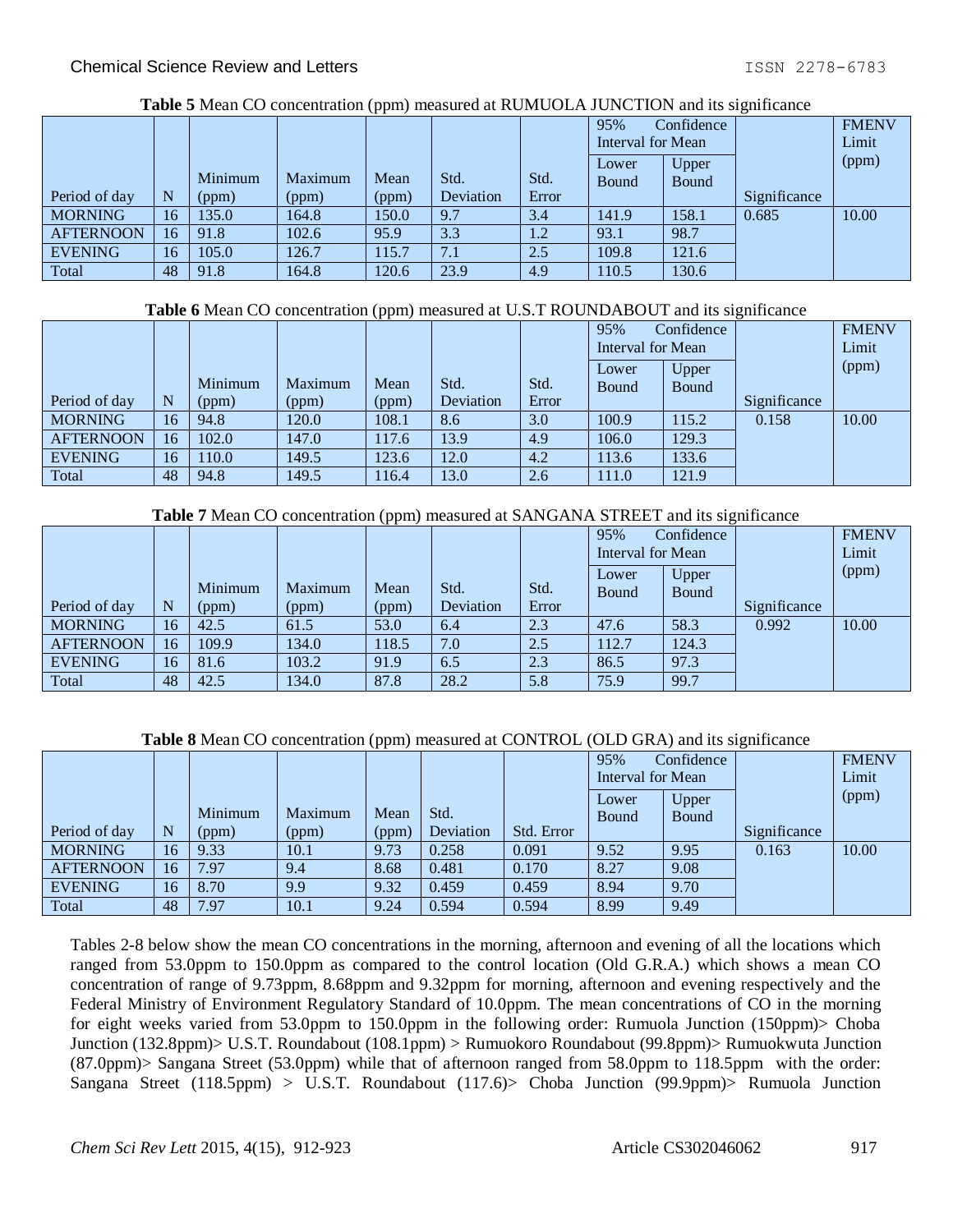#### Chemical Science Review and Letters **ISSN 2278-6783** 1SSN 2278-6783

(95.9ppm)> Rumuokwuta Junction (73.9ppm)> Rumuokoro Roundabout (58.0ppm). In the evening, mean CO concentrations ranged from 91.9ppm to 123.6ppm with U.S.T. Roundabout (123.6ppm)> Choba Junction (119.0ppm)> Rumuola Junction (115.7ppm)> Rumuokwuta Junction (102.3ppm)> Rumuokoro Roundabout (96.3ppm)> Sangana Street (91.9ppm). The mean concentrations of CO of the control location which is Old G.R.A. ranged in the order of 8.68ppm, 9.32ppm and 9.73ppm for afternoon, evening and morning respectively.

Tables 2-8 also show that the diurnal variation in CO distribution has no significant variation in the morning, afternoon and evening in Choba Junction, Rumuokoro Roundabout, Rumuokwuta Junction, U.S.T. Roundabout and Sangana Street (P>0.05) while for Rumuola Junction the P-value in the morning was less than 0.05 significant value and therefore shows significant difference in CO distribution in the morning. Considering the diurnal variation in CO distribution among the morning, afternoon and evening at all the sampling locations, there was no significant difference as all the P-values were higher than 0.05 significant levels.

## **Discussion**

#### **Diurnal Variations and Ambient Levels of CO**

The CO data obtained in this study are presented in Tables 2-8. The Nigeria Federal Ministry of Environment daily statutory limit for CO is 10.0ppm (11.4mgm<sup>-3</sup>) [29]. The World Health Organization [30] and United States Environmental Protection Agency [31] regulatory limit per day for CO is 9.0ppm (10.04mgm<sup>-3</sup>). The CO concentration at the control location at different times of the day falls within national and international limits but at all the sampling locations, these threshold limits were violated. The degree of deviations from these limits varied for the different periods of the day. In Nigeria, it is customary to classify the day into three time zones-morning (from dawn to noon), afternoon (noon to 4pm), and evening (4pm to 7pm). In this study, these classifications were upheld so as to identify the critical pollution period of the day and then prescribe possible mitigation measures.

The control location has its highest CO level in the morning which is 9.73ppm while for other locations, the highest CO concentration varied between morning and evening hours. Choba Junction, Rumuokoro Roundabout and Rumuola Junction sampling areas had their highest CO concentration in the morning hours while Rumuokwuta Junction and U.S.T Roundabout sampling areas had their highest CO concentrations in the evening hours. Sangana Street sampling area was an exception. It had its highest CO concentrations in the afternoon hours. At Choba Junction sampling area, the morning hours CO range was  $121.0-143.0$ ppm (a mean of 132.8ppm), while the afternoon and evening ranges were 85.8-114.0ppm (a mean of 99.9ppm) and 99.4-141.0 (a mean of 119.0ppm) respectively. At the Rumuokoro Roundabout sampling station, the morning, afternoon and evening CO ranges were 87.0-113.0ppm, 43.1- 71.1ppm and 81.5-115.0 ppm respectively. At the Rumuola Junction sampling area, the morning, afternoon and evening CO ranges were 135.0-164.8ppm, 91.8-102.6ppm and 105.0-126.7ppm respectively. At Rumuokwuta Junction sampling area, the morning, afternoon and evening CO ranges were 71.8-94.0ppm, 61.0-84.2ppm and 91.8- 118.0ppm respectively while U.S.T Roundabout sampling station had morning, afternoon and evening CO ranges of 94.8-120.0ppm, 102.0-147.0ppm and 110.0-149.5ppm respectively. Sangana Street sampling area had ranges of 42.5- 61.5ppm, 109.9-134.0ppm and 81.6-103.2ppm in the morning, afternoon and evening respectively. Quite worrisome is the observation that the mean CO load calculated for the different periods of the day and the different sampling locations exceeded the CO load of the control location, the Nigeria Federal Ministry of Environment daily statutory limit, the World Health Organization and United States Environmental Protection Agency regulatory limit. Similarly, results obtained in an earlier research carried out by Ukpebor *et al.* [32] at Benin City, Nigeria (measured mean values 15.0ppm, 20.3ppm, 18.7ppm, 14.8ppm, and 28.3ppm) also by far exceeded both international and national standards. The factors responsible for the observed diurnal variations in the CO distributions include: differences in local urban traffic volume at different times of the day, traffic flow, commercial activities, open garbage dumps and meteorological conditions.

Usually, over 90 percent of the CO in city centres comes from vehicle [33]. In Port Harcourt, the traffic volumes is at its maximum during the morning hours as a result of the rush to get to the offices, schools, and the city markets that are built around bus stops and road junctions while the use of below 2KV generating sets (also known as 'I better pass my neighbour') due to commercial activities is responsible for the elevated level measured during the afternoon hours in Sangana Street. These early morning rush hours are further complicated by frequent traffic jams resulting from the high traffic density, poorly maintained roads, unfavourable traffic handling, and inadequate traffic discipline.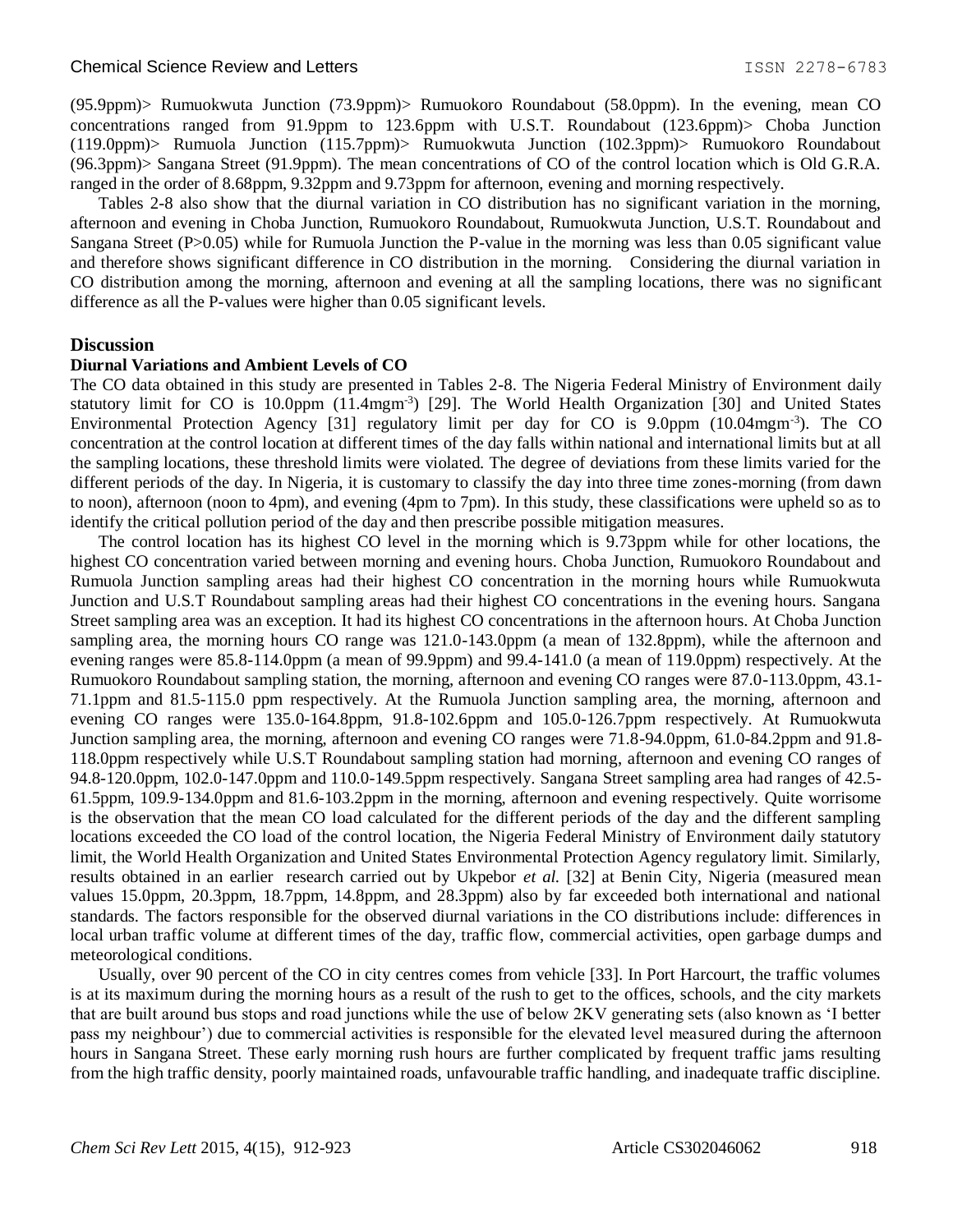#### Chemical Science Review and Letters **ISSN 2278-6783** 1SSN 2278-6783

The diurnal variation in CO distribution at all the sampling locations, was found to be insignificant (P>0.05) (Tables 2-8). This suggests uniformity in traffic volume and flow at the different periods of the day. Consequently the traffic volume and jam are high all day long at these locations. In a study in Lagos [34], higher CO levels were measured in the morning and this was attributed to increased traffic at that time of the day. Moreover, the study reported non-compliance of the obtained CO data with the statutory 10ppm regulatory limit. Just as observed in Port Harcourt, most of the identified CO pollution in Lagos was caused by traffic; high and unfavourable traffic handling and discipline.

Furthermore, similar studies in an Austrian Valley [35], and a residential area in Kuwait [33], observed the same diurnal trend in CO distribution, with the highest load measured during the morning rush hour. However, unlike this study and in Benin [32], relatively low CO concentrations were measured and reported in these cities. In Kuwait, the reported minimum and maximum CO values were 0.00ppm and 19.77ppm, respectively, with a mean of 1.93ppm. In the Austrian Valley, the mean CO range was 0.10-1.40ppm. In this study, the minimum and maximum CO values were 42.5ppm and 164.8ppm. Our reported values were several factors higher than the values obtained in Kuwait and Austria, which have more industries and higher traffic density. Ukpebor *et al.,* [32] reported minimum and maximum values of 1.0ppm and 84.0ppm, respectively which are still lower than our reported values but higher than the values obtained in Kuwait and Austria. However, the values of a similar study done in Lagos by Uhuegbu [36] with a mean range of 45-835ppm, exceeds the values of this study. The main factor probably responsible for lower CO levels in Kuwait and Austria than in Port Harcourt and Benin City is more efficient traffic handling and discipline. Traffic jams and chaos, which eventually lead to high accumulation of CO in the atmosphere, are better managed in the developed cities of Kuwait and Austria.

Second and more important, is the influence of wind speed in the dispersion and dilution of the emitted CO. Generally, serious air pollution episodes in an urban environment are directly caused by sudden increases in the emission of pollutants, and unfavourable meteorological conditions. Ogba and Utang [37] stated that 53 percent of the wind speeds in Port Harcourt is less than 3.1 m/s suggesting generally low pollutant dispersion. This unfavourable wind condition may have reduced the ability of the atmosphere to disperse the high dose of emitted CO. In Kuwait and Austria, wind speeds are higher; Abdul-wahab and Bouhamra [33] found a marked drop in the mean CO concentrations with stronger wind speeds. The inverse relation between wind speed and pollution levels resulting from traffic has been reported [38]; [39]. Tsai *et al.* [40] stated that in case of wind speed below 2m/s, the concentration of pollutants increase and becomes uniformly distributed around areas within the sources zones, while stagnant weather conditions with low wind speed contributes to accumulation of pollutants at the ground level [41]; [42].

#### **Spatial Variations**

The maximum, minimum and mean CO concentrations determined for the different sampling sites are as shown in Tables 2-8. Amongst all the sampling locations, Rumuola Junction, with a value of 120.6ppm, had the highest mean CO concentration. This is due to the fact that Rumuola Junction is a major interchange in Port Harcourt City, therefore making it a major daily route to many residents as it is a connecting junction to many parts of the City and major roads such as the Rumuola Road, Aba Road and Stadium Road etc. This junction is always associated with high traffic congestion even with the flyover. Rumuola junction is always busy as it is also a major Motor Park in Port Harcourt and a centre associated with commercial activities. The next highest mean CO levels was recorded at Choba Junction, with a value of 117.2ppm; closely followed by U.S.T Roundabout with a value of 116.4ppm. The least value was recorded at Rumuokoro Junction, with a mean concentration of 84.7ppm. The main factors probably responsible for these variations in urban air pollution which could be responsible for observed spatial distribution of CO levels are emission rate, emission strength, emission conditions and atmospheric dispersion [43]. According to Uhuegbu [36] the temperature of the environment is also a determining factor that affects the measurement of CO in an urban city. All the sampling locations had high ambient temperatures. In this study, vehicular exhaust is identified as the major source of CO in the atmosphere. Consequently, the identified significant spatial variations in the obtained CO data could be attributed to the differences in traffic frequency at the different sampling locations. The CO data obtained could also be attributed to meteorological conditions. This study was carried out in the wet season (August/September), CO will be higher in the dry season because rain dissolves CO to form carbonic acid.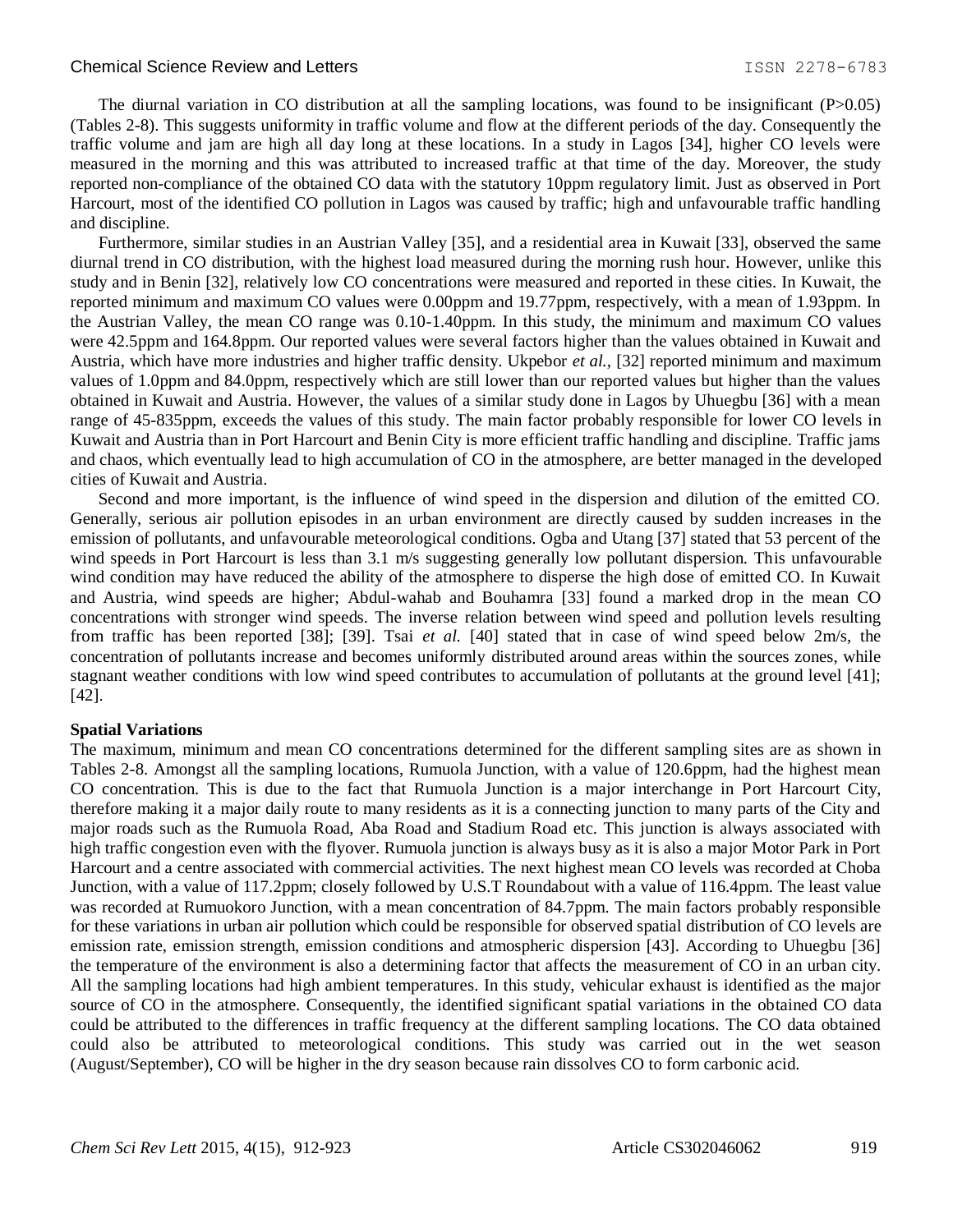#### **Environmental and Health Implications of Measured CO Values**

In Nigeria and the international community, there are air quality guidelines in force in order to control and reduce the impacts of air pollution on the human health as well as other negative consequences e.g. vegetation damage, climate change, etc. The national daily threshold limit for CO is 10.0ppm while the WHO regulatory limit is 9.0ppm as stated earlier. However, the measurement campaign presented herein as stated earlier clearly exceeded both national and international limits at all the sampling sites. This observation therefore calls for urgent precautionary measures. For instance, in Cairo, CO concentrations greater than the WHO guidelines for air quality values were recorded in streets having moderate-to-heavy traffic densities in residential areas and in the city center [44]. These concentrations resulted in high levels of carboxyhaemoglobin (COHb) in the blood of traffic policemen, sometimes reaching more than 10%. The Cairo study also found a significant direct relationship between ischemic heart disease and COHb levels in Cairo traffic policemen. Henry *et al.*, [45] reported that extended exposure to CO can lead to significant loss of lifespan due to heart damage. Nigeria has one of the lowest average life expectances (44years) in the world. The idea that CO poisoning is a contributor to the abysmal low life expectancy in Nigeria can therefore not be completely jettisoned, especially when sites used for this study are heavily populated by petty traders, hawkers, policemen and transporters who daily spend several hours at these locations. Furthermore, CO is an indirect greenhouse gas that has the potential to increase the amount of other greenhouse gases such as methane, and eventually oxidizes into the main greenhouse, carbon dioxide, thus contributing indirectly to global climate change and its attendant consequences.





Figure 3 below shows a GIS-based map of the percentage concentration at the various sampling locations in Port Harcourt. At each location, the height of the red bar depicts the percentage level of CO concentration out of the total CO level measured at all the sampling locations.

Rumuola Junction showed the highest in CO concentration as the CO data at this location is 20%, followed by Choba Junction and U.S.T. Roundabout which are 19% each. Rumuokoro Roundabout, Rumuokwuta Junction and Sangana Street measured 14% each.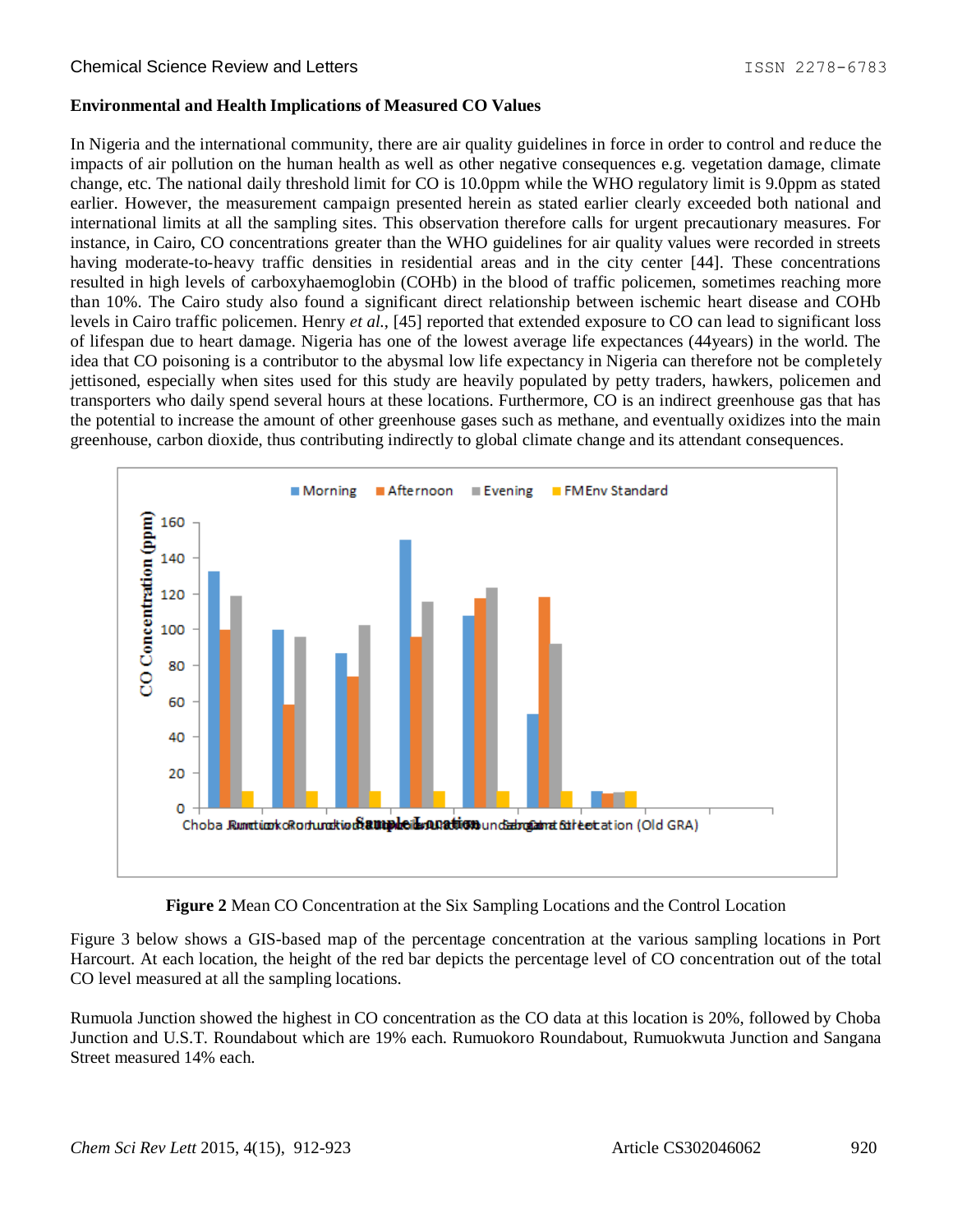

**Figure 3** A GIS Base-Map Showing the Percentage CO Concentration at the various Sampling Locations in Port Harcourt

# **Conclusions**

This study was conducted to assess Carbon Monoxide (CO) levels in Port Harcourt using PCMM05 Pyle® Carbon Monoxide Meter for measuring CO concentration. A total of seven locations were sampled one of which was a control location. It was observed that the baseline ambient level of CO in many parts of this city is quite high and exceeds the available national and international regulatory limits. This therefore calls for urgent precautionary measures, so as to protect the population against the adverse impacts of CO pollution. Diurnal variations were noticed in the data generated with the highest concentrations recorded in the morning and evening. Vehicular exhaust was identified as the main source of CO in the city. Frequent traffic jams resulting from high traffic density, poorly maintained roads, inefficient traffic handling, and inadequate traffic discipline were identified as being responsible for the high accumulation of CO in the locations selected. Consequently, the identified significant spatial variations in the obtained CO data could be attributed to the differences in traffic frequency and commercial activities at the different sampling locations. The prevalent low wind speed in the City was also observed to be responsible for the poor dilution and dispersion of the emitted CO. This work was limited by the inability to capture nighttime CO levels due to security risk.

#### **Acknowledgement**

With great pleasure, I acknowledge the Institute of Natural Resources, Environment and Sustainable Development, University of Port Harcourt, Nigeria for providing the platform to carry out this study.

#### **References**

[1] Onursal, B. and Gautam, S., Vehicular air pollution: experiences from seven Latin American urban centers. World Bank Technical Paper No. 373. The International Bank of Reconstruction and Development, Washington DC, USA, **1997**.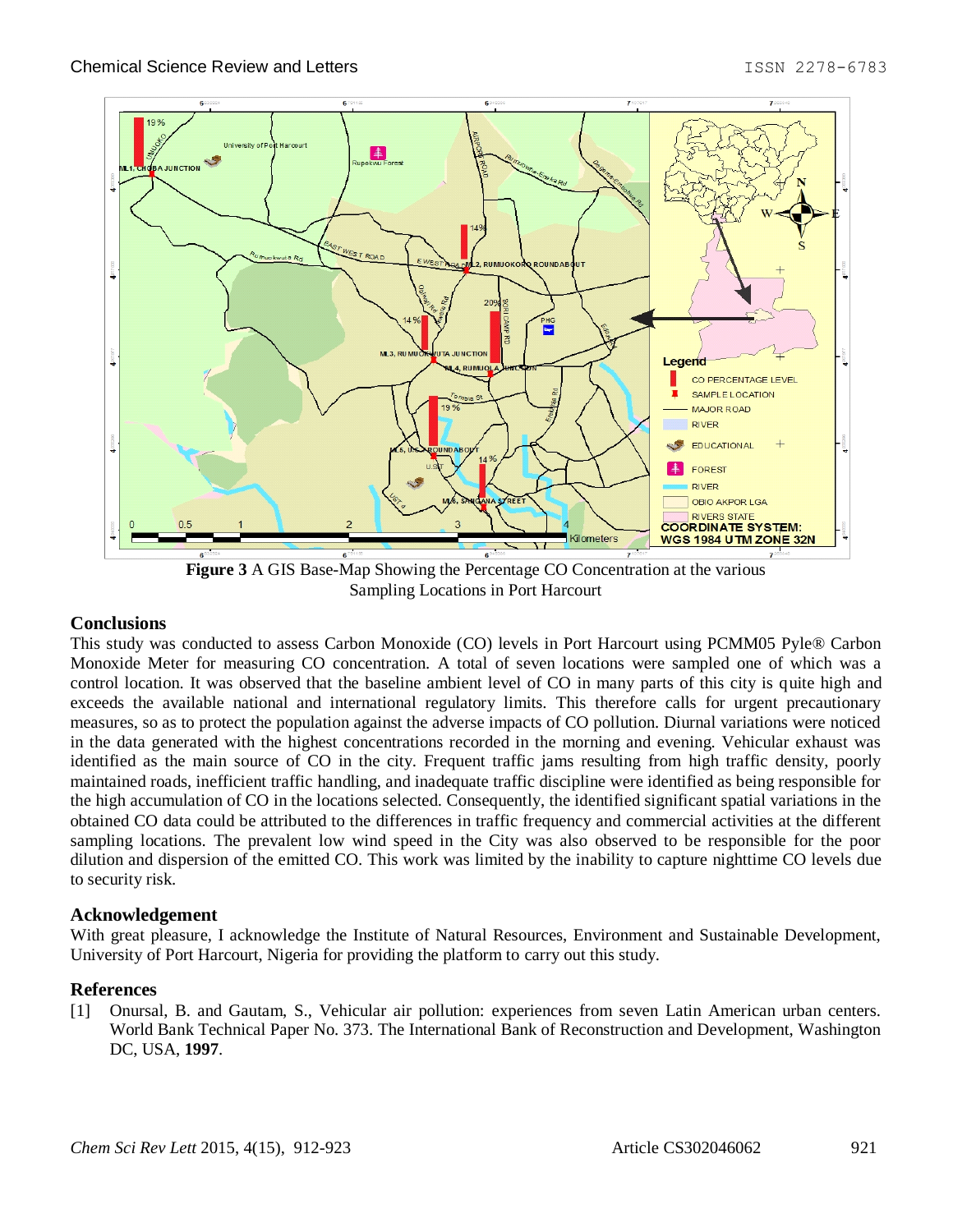- [2] Chan, L. Y., Lau, W. L., Zou, S. C., Cao, Z. X., & Lai, S. C., Exposure level of carbon monoxide and respirable suspended particulate in public transportation modes while commuting in urban area of Guangzhou, China. *Atmospheric Environment,* **2002**, **36**: 5831– 5840.
- [3] Colvile, R. N., Hutchinson, E. J., Mindel, J. S. & Warren, R. F., The transport sector as a source of air pollution. *Atmospheric Environment,* **2001**, 35: 1537–1565.
- [4] Mukherjee, P. & Viswanathan, S., Carbon monoxide modeling from transportation sources. *Chemosphere,*  **2001**, 45: 1071–1083.
- [5] Sentian, J., 2003. Study of temporal and spatial variations of nitrogen dioxide (NO<sub>2</sub>), ozone (O<sub>3</sub>) and Carbon monoxide (CO2) in Kota Kinabalu City. B-08-03-01-ER/U14, Universiti Malaysia Sabah.
- [6] Bogo, H., Negri, R. M. & San Roman, E., Continuous measurement of gaseous pollutants in Buenos Aires city. *Atmospheric Environment,* **1999**, 33: 2587–2598
- [7] Chan, L. Y. and Liu, Y. M., Carbon monoxide levels in popular passenger commuting modes traversing major commuting routes in Hong Kong. *Atmospheric Environment,* 2001, **35**: 2637–2646.
- [8] Comrie, A. C. & Diem, J. E., Climatology and forecast modeling of ambient carbon monoxide in Phoenix Arizona. *Atmospheric Environment,* 1999, 33: 5023–5036.
- [9] Sharma, P., Khare, M. & Chakrabarti, S. P., Application of extreme value theory for predicting violations of air quality standards for an urban road intersection. *Transportation Research Part D,* 1999, 4: 210-216.
- [10] Sivacoumar, R. & Thanasekaran, K., Line source model for vehicular pollution prediction near roadways and model evaluation through statistical analysis. *Environmental Pollution,* **1999**, 104: 389–395.
- [11] Saunders, S. M., Jenkin, M. E., Derwent, R. G. and Pilling, M. J., World Wide Web Site of a Master Chemical Mechanism (MCM) for Use in Tropospheric Chemistry Models. *Atmos. Environ.,* **1997**, 31: 1249.
- [12] Kley, D., Kleinmann, M., Sanderman, H. and Krupa, S., Photochemical Oxidants: State of the Science. *Environ. Pollut.* **1999**, 100: 19–42.
- [13] Ramon, M. M., Zabonetti, A. and Schwartz, J., The Effect of Ozone and PM10 on Hospital Admissions for Pneumonia and Chronic Obstructive Pulmonary Disease: A National Multicity Study. *Am. J. Epidemiol.* **2006**, 163: 579–588.
- [14] Davis, M. L. and Cornwell, D. A., Introduction to Environmental Engineering, 3rd edition, **1998**, 471-475, WCB/McGraw-Hill, New York.
- [15] World Health Organization, *Carbon Monoxide*; *Environmental Health Criteria 213*. Geneva: World Health Organization, **1999**.
- [16] Varon J., Marik P. E., Fromm R. E., and Gueler A., Carbon Monoxide Poisoning: A Review for Clinicians. *The Journal of Emergency Med,* 1999, 17: 87-93.
- [17] Maynard R. L. and Waller R., Carbon Monoxide. In: Holgate S. T., Samet J. M., Koren H. S. and Maynard R. L. (eds) "Air Pollution and Health." Academis Press: Harcourt Brace & Company, Publishers, **1999**, pp. 749- 796.
- [18] Smith R. P., "Toxic Responses of the Blood". In: Klaassen DD, Amadur MO and Doull J (eds) Casarett and Doulss's Toxicology, 3rd edn. New York: Mc Millan Publishing Company, **1986**, pp. 223-240.
- [19] Fawcett, T. A., Moon, R. E., Fracica, P. J., Mebane, G. Y., Theil, D. R., Piantadosi, C. A., Warehouse workers' headache - Carbon monoxide poisoning from propane-fueled forklifts, *Journal of Occupational Medicine,* **1992**, Vol. 34, pp. 12–15.
- [20] Lewis, G., Neal, F., Neal, L., Mary, A. H., Robert, H., and Lewis, N., Carbon Monoxide. *Goldfrank's toxicologic emergencies* (7th ed.), New York: McGraw-Hill. **2002**, pp. 1689–1704
- [21] Davutoglu, V., Chronic carbon monoxide exposure is associated with the increases in carotid intima-media thickness and C-reactive protein level, *Tohoku Journal Exp. Med.,* **2009**, Vol. 219, pp. 201–6.
- [22] Shephard, Roy, *Carbon Monoxide The Silent Killer,* Springfield Illinois: Charles C Thomas, **1983**, pp. 93–96.
- [23] Allred, E. N., Bleecker, E. R., Chaitman, B. R., Dahms, T. E., Gottlieb, S. O., Hackney, J. D., Pagano, M., Selvester, R. H., Walden, S. M., and Warren, J., Short-term effects of carbon monoxide exposure on the exercise performance of subjects with coronary artery disease, *The New England Journal of Medicine,* **1989**, *Vol.* 321 (21), pp. 1426–1432
- [24] Goldstein, M., Carbon Monoxide Poisoning. *Emergency Nursing*, **2008**, Vol. 34, No. 6, pp. 538-542.